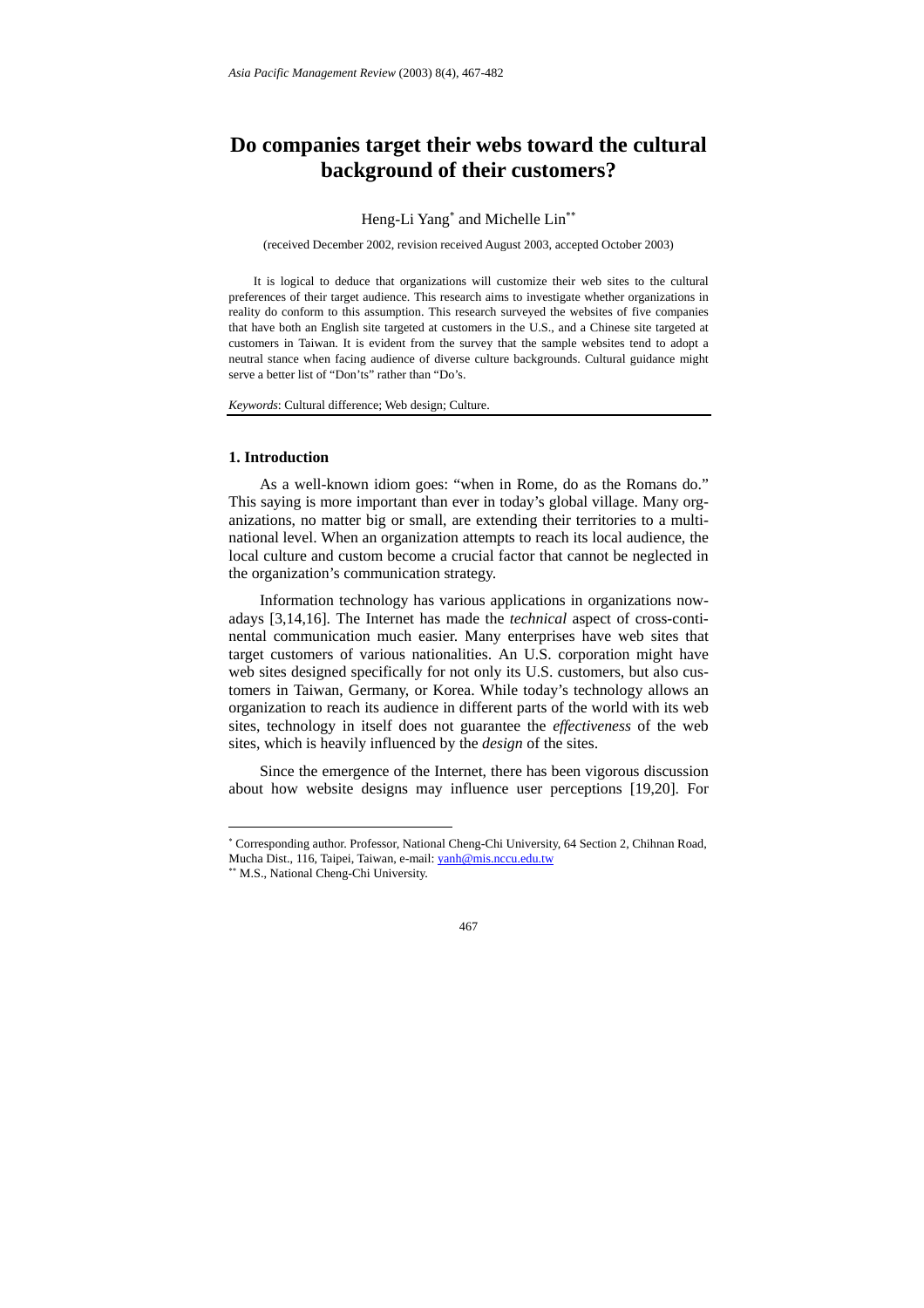organizations with multiple sites geared towards audiences of different countries, their challenges are more than ensuring user-friendliness. For example, Ein-Dor et al. [7] reported on the importance of the economic factors in international information systems. Besides, audience of different countries has different cultural background (and therefore, mind-set) and often, political stance [1,12]. These factors are essential in the effectiveness of comm. unication [13]. As the ultimate goal of web sites is to achieve effective communication, it is logical to deduce that organizations will customize their web sites to the cultural preferences of their target audience. It is the objective of this research to investigate whether organizations in reality do conform to this assumption.

#### **2. Literature Review**

Human perceptions determine what we feel about the world around us. Similarly, user-friendliness of a web site is determined by the perceptions of the user. A person's perceptions are subjective, personal, and mainly influenced by the characteristics of the specific person. As Hofstede [10] pointed out, humans' characteristics can be classified into three major categories and each is acquired from different sources (See Fig. 1).



Figure 1 Sources of Human Characteristics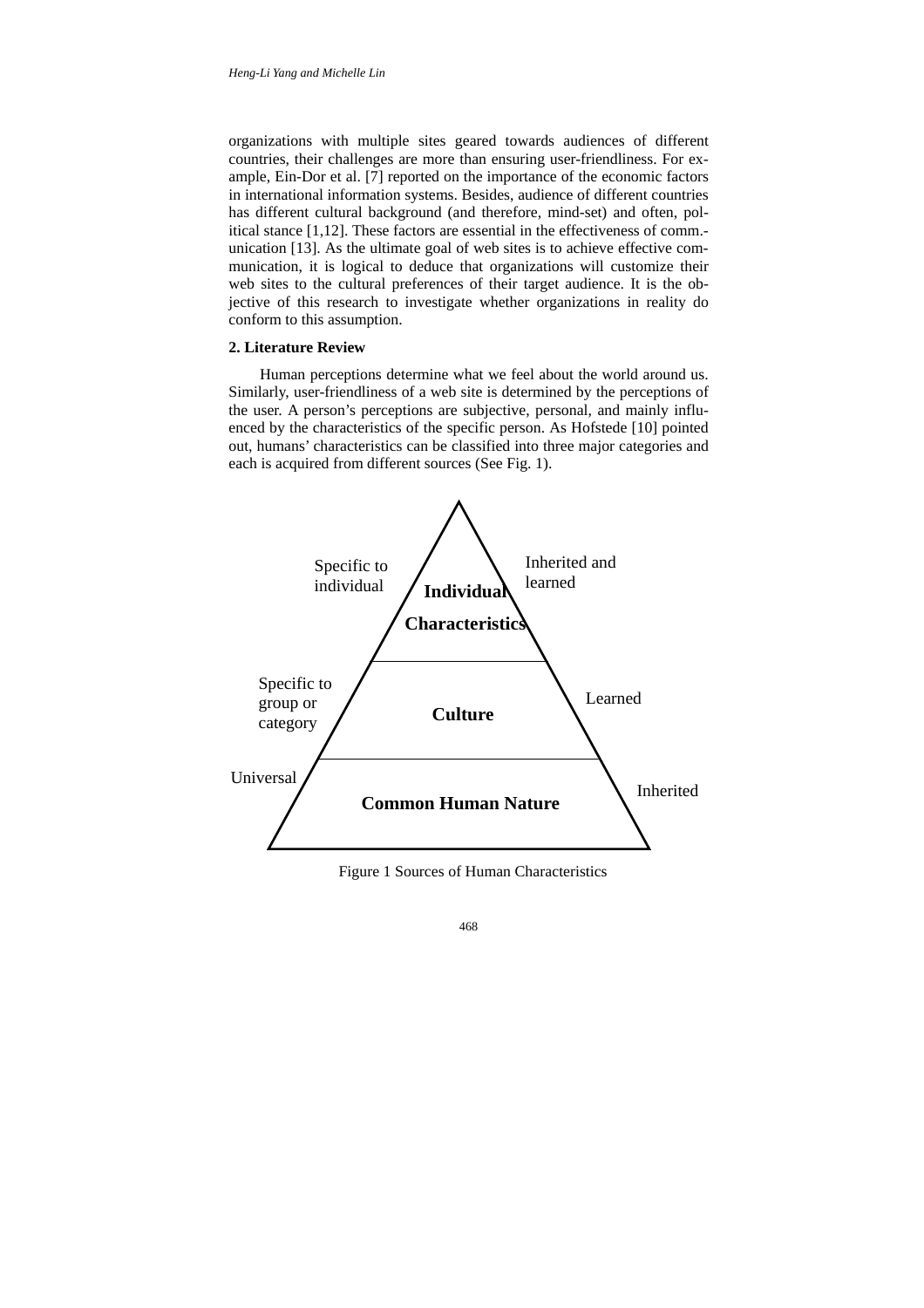Common human nature is at the foundation of the Figure 1. It includes universal and inherited behavioral traits [11]. Built upon the common human nature are the traits conditioned by one's culture, namely environment. Culture is a set of values, guiding beliefs, understandings, and ways of thinking that is shared by members of a group [5]. Culture is specific to a group or category. It could be defined geographically, such as a national culture, or by association, such as a group of players of Internet games or a group of elite golfers. Unique to each individual are the personal characteristics at the top of the pyramid. They are both inherited and learned from a person's life experience. As shown by Hofstede's research, "both cultural and individual factors could have significant influence in intercultural and international business exchanges." [18]

| <b>Cultural Dimension</b>     | <b>Countries with:</b> |                           |
|-------------------------------|------------------------|---------------------------|
| Power Distance (PD)           | Large PD               | Malaysia and Indonesia    |
|                               | Small PD               | U.S., Great Britain,      |
|                               |                        | Sweden, and Denmark       |
| Collectivism versus           | Individualist          | U.S. and Sweden           |
| Individualism                 | Collectivist           | Asian, Latin American,    |
|                               |                        | Arabic-speaking countries |
| <b>Masculinity Versus</b>     | Masculine              | Japan, Austria, U.S.,     |
| Femininity                    |                        | Venezuela                 |
|                               | Feminine               | Denmark, Netherlands      |
| <b>Uncertainty Avoidance</b>  | <b>Strong</b>          | Germany, Japan            |
|                               | Weak                   | U.S., Great Britain,      |
|                               |                        | Sweden, Denmark           |
| Long-Term Versus              | Long-term              | China, Hong Kong, Taiwan, |
| <b>Short-Term Orientation</b> |                        | Japan, Brazil             |
|                               | Short-term             | Germany, U.S., Britain,   |
|                               |                        | Pakistan                  |
| Polychronic Versus            | Polychronic            | Mediterranean, Latin      |
| Monochronic Time              |                        | American, Arabic, and     |
| Orientation                   |                        | Asian nations             |
|                               | Monochronic            | North American and        |
|                               |                        | European countries        |

Table 1 Six Cultural Dimensions and Their Associated Representative  $Conmitico$ 

Sources: This study adapted the ideas from Zahedi, et al. [18].

Hofstede [10] proposed five cultural dimensions that can serve as a differentiation mechanism among various cultures. These cultural dimensions have been applied in organizational and, more recently, in information sy-

469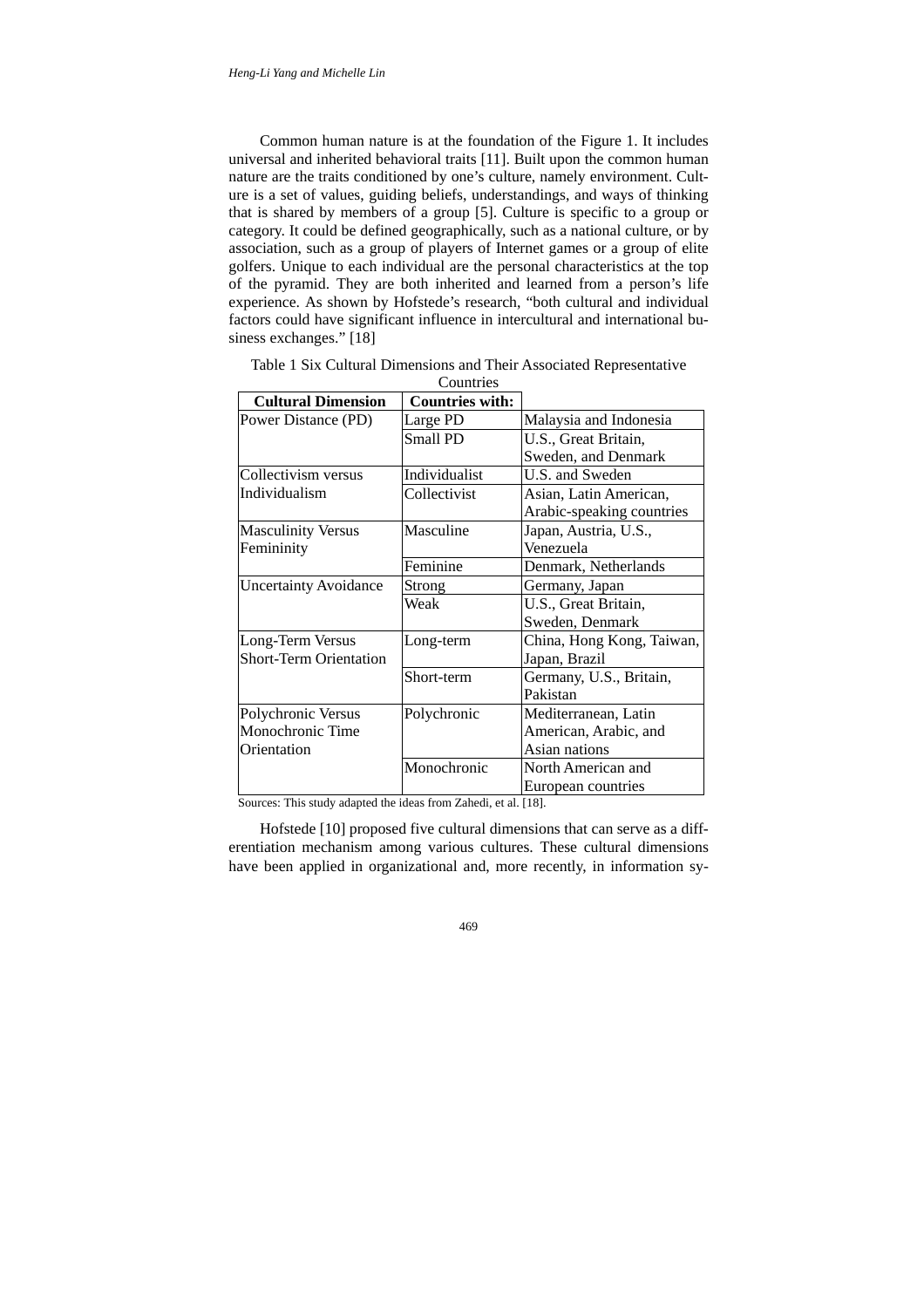stem research. For example, Straub [15] applied Hofstede's concept of uncertainty avoidance negatively affects email usage among Japanese knowledge workers. Together with the time dimension suggested by Hall [9], there are six cultural dimensions. Zahedi, et al. [18] demonstrated each dimension with representative examples that are based on a *national* classification scheme, as shown in Table 1. They further discussed the implications of the six dimensions for web design, as summarized in Table 2.

| <b>Cultural</b>                         | <b>Definition</b>                                                                                                                                                                                                                                                                                                                                                                                                                                                                                                       | <b>Implications for web design</b>                                                                           |
|-----------------------------------------|-------------------------------------------------------------------------------------------------------------------------------------------------------------------------------------------------------------------------------------------------------------------------------------------------------------------------------------------------------------------------------------------------------------------------------------------------------------------------------------------------------------------------|--------------------------------------------------------------------------------------------------------------|
| <b>Dimension</b>                        |                                                                                                                                                                                                                                                                                                                                                                                                                                                                                                                         |                                                                                                              |
| <b>Power Distance</b>                   | Power distance is the extent to When designing web for audi-<br>which the less powerful members ence of large power distance<br>of a group or organization accept background, communication<br>and expect the fact that power is will be more<br>distributed unequally.                                                                                                                                                                                                                                                 | effective<br>if<br>entities with higher power<br>status, such as authority and<br>expertise, are referenced. |
| Collectivism<br>versus<br>Individualism | In societies where individualism Communication to audience of<br>prevails, the personal ties between collectivist culture would be<br>individuals<br>are<br>loose.<br>In<br>collectivist societies, people, for group harmony is expressed.<br>their lifetime, are integrated into<br>strong and cohesive groups, which<br>protect them in exchange for<br>unquestioning loyalty. Consequ-<br>ently, collectivist culture values<br>group harmony, trust,<br>strong<br>extended family ties, and "we"<br>relationships. | the more effective if a sense of                                                                             |
| Masculinity<br>versus<br>Femininity     | The<br>terms<br>"femininity" refer to relative terms of masculine cultures would be<br>that describe cultural character-more effective if masculine<br>istics that affect both individual trait, such as success, winning,<br>men and women within a given strength, assertiveness, are em-<br>culture. Masculine culture tends to phasized.<br>have distinct social gender roles.<br>In feminine societies, social gen-<br>der roles overlap.                                                                          | "masculinity" and Communication with audience                                                                |
| Uncertainty<br>Avoidance                | Uncertainty voidance<br>is<br>"extent to which the members of a people with high uncertainty<br>culture feel threatened by uncert- avoidance, it is better<br>ain or unknown situations" ([10], provide precise and detailed<br>p.113).                                                                                                                                                                                                                                                                                 | the When communicating<br>with<br>to<br>information, supported by rules<br>and regulation; and not to        |

Table 2 Implications for Web Design Based on Cultural Dimensions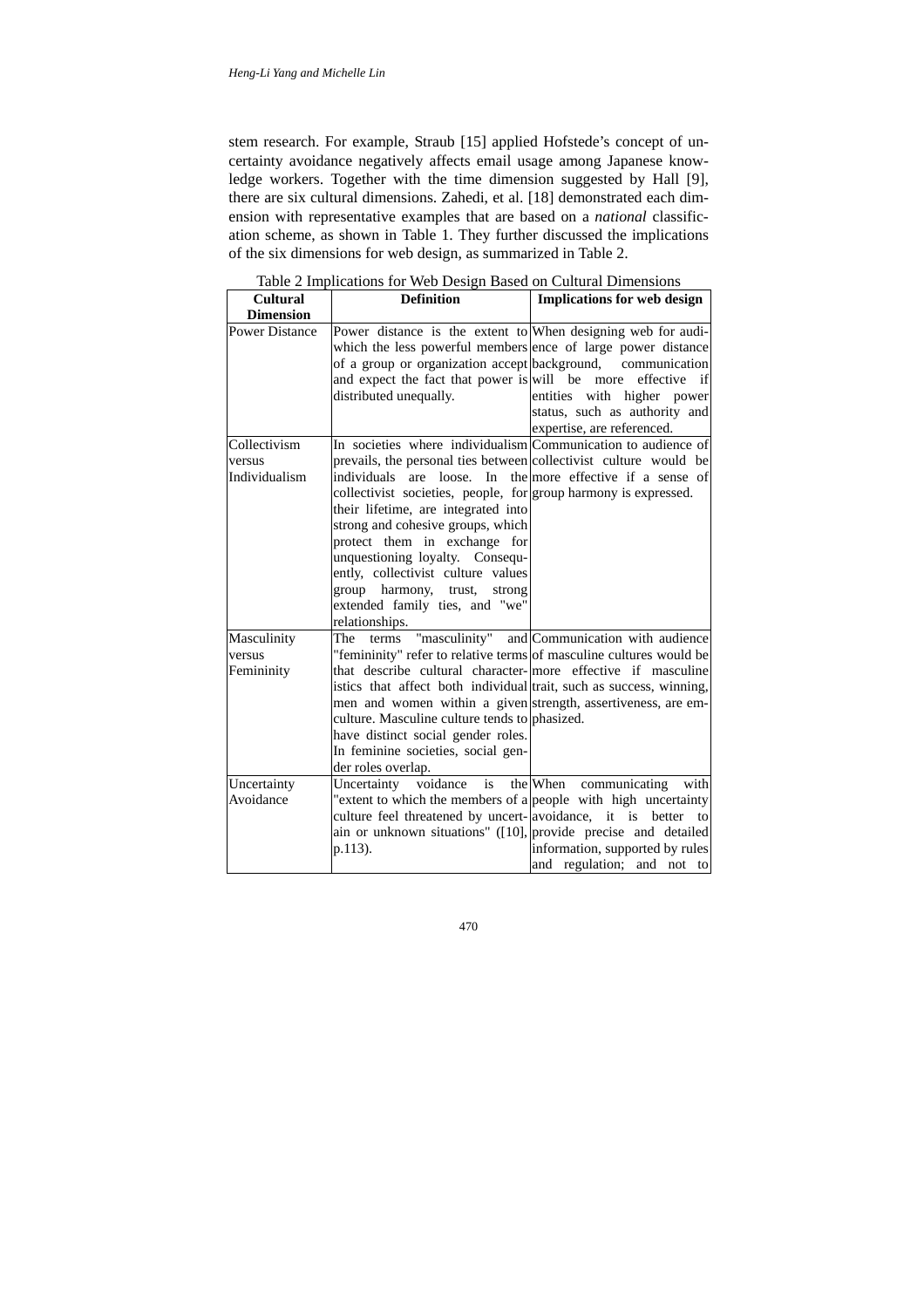|                  |                                                                                      | focus on novelty that deviate                            |
|------------------|--------------------------------------------------------------------------------------|----------------------------------------------------------|
|                  |                                                                                      | from the norm.                                           |
| Long-Term        | with<br>$\mathsf{A}$<br>culture                                                      | long-term Web designed for users from                    |
|                  | versus Short-term orientation displays the following cultures with long-term orient- |                                                          |
| Orientation      | traits: being thrifty and sparing of ation will be more effective if                 |                                                          |
|                  | resources.                                                                           | persevering toward they emphasize perseverance,          |
|                  | slow results, respecting the dem-<br>future orientation, resources                   |                                                          |
|                  | ands of virtue, willing subordinat-for conservation, respect for                     |                                                          |
|                  | ion to a purpose, respecting social the demands of virtue, and                       |                                                          |
|                  | and status obligations within lim-de-emphasize truth and falsity                     |                                                          |
|                  | its, adapting tradition to modern as a strictly binary, black-and-                   |                                                          |
|                  | perspectives, being patient and white relationship.                                  |                                                          |
|                  | cautious. On the other hand, cult-                                                   |                                                          |
|                  | ures with short-term orientation                                                     |                                                          |
|                  | tend to have the following feat-                                                     |                                                          |
|                  | ures: expecting quick results,                                                       |                                                          |
|                  | saving face, possessing the truth,                                                   |                                                          |
|                  | respecting tradition, social stand-                                                  |                                                          |
|                  | ing, and status, regardless of cost,                                                 |                                                          |
|                  | "keeping up with the Joneses,"                                                       |                                                          |
|                  | even if it means overspending.                                                       |                                                          |
| Polychronic      | People of polychronic cultures Communication to audience of                          |                                                          |
| versus           | like to do multiple things at a time polychronic orientation would                   |                                                          |
| Monochronic      | and stress completion of tasks be more effective if it offers                        |                                                          |
| Time Orientation | rather than adherence to sched-lhigh-context personal inform-                        |                                                          |
|                  | ules. In contrast, people of mono-ation and involves personal                        |                                                          |
|                  | chronic cultures do one thing at a relationships. As well, web                       |                                                          |
|                  | time.                                                                                | focus<br>should<br>more<br><sub>on</sub><br><sub>a</sub> |
|                  |                                                                                      | "personal touch" (as opposed                             |
|                  |                                                                                      | to tasks or achievements for                             |
|                  |                                                                                      | monochronic cultures).                                   |

Sources: This study adapted the ideas from Zahedi, et al. [18].

From Table 2, one may think that when a company creates sites to target customers in different countries, the website design should naturally abide by the rules of culture preferences. However, culture preferences, though sometimes generalizable, remain an elusive task to handle. Therefore, what some web designers do is to avoid culturally sensitive designs or expressions rather than to exploit the potential benefits of culturally geared design, as the risk of offending the audience with poor culture understanding is not unlikely.

As an example, when Taiwan's MIC (Market Intelligence Center) Research was building a multilingual site for Chinese and English visitors, the strategy used to cope with cultural differences was to minimize culturally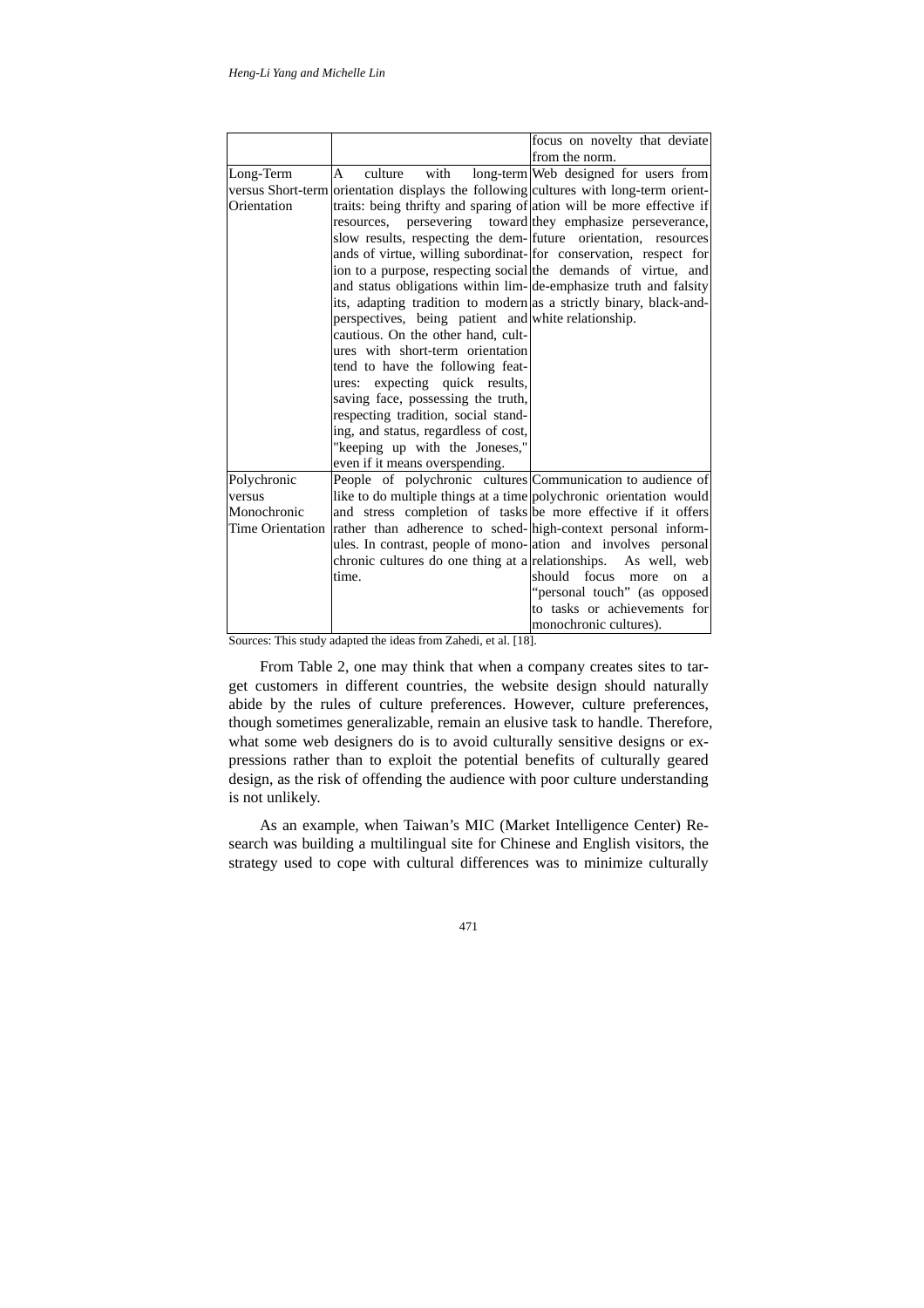sensitive expression and be as neutral as possible [4].

Another possible reason we may not see obvious cultural differences among sites for audience of different countries is that the Internet community has formed a "cyber culture" by itself. Johnston and Johal [8] pointed out the possibility that the Internet forms a "virtual cultural region". As one's cultural background is shaped by the environment, the Internet has no less influence on one's beliefs and values than the physical environment. Cyber culture is particularly evident in Internet communities where members usually share not only the same interests, but also the same beliefs and values [2]. As a communication mechanism, the Internet holds great power in influencing our way of thinking and, thus, cultural background. After all, a significant part of our cultural understanding is gained through communication. In web sites where a unique cyber culture reigns, it is then doubtful that we will see much national cultures (as discussed previously) come into play.

The above discussion focuses on culturally geared "expression" of words. In some situations, web sites (for audience of different countries) of the same organization are not the direct translated version of one another. Yli-Jokipii [17] has conducted an investigation to the culturally geared strategies of the Finnish and English websites of a Finnish company. They found that the two websites were different based on business strategies, and thus the purpose of the sites, rather than cultural variations. The Finnish website was meant for local Finnish individual buyers, so it contained detailed and itemized information and portrayed a retail-oriented strategy. On the other hand, the English website portrayed an investor-oriented strategy with the inclusion of general company profile, history, mission statement, branches abroad, etc. As illustrated, when websites of the same company target different business strategies, the goals of the websites differ and so do the subjects presented. Under such circumstances, cultural comparison is more difficult since direct comparison of language usage for the same subject matter is non-existent.

#### **3. Conceptual Framework**

There are three major components in any web design: content, layout, and structure. Content is the usage of language and words; layout is design of a website's appearance; and structure stands for the navigational structure of a site, represented by site map and navigational aids. When designing a culturally customized web site, the designer needs to consider all three dimensions. In this study, the web *content* dimension is the main focus. However, other two dimensions may be also mentioned in order to provide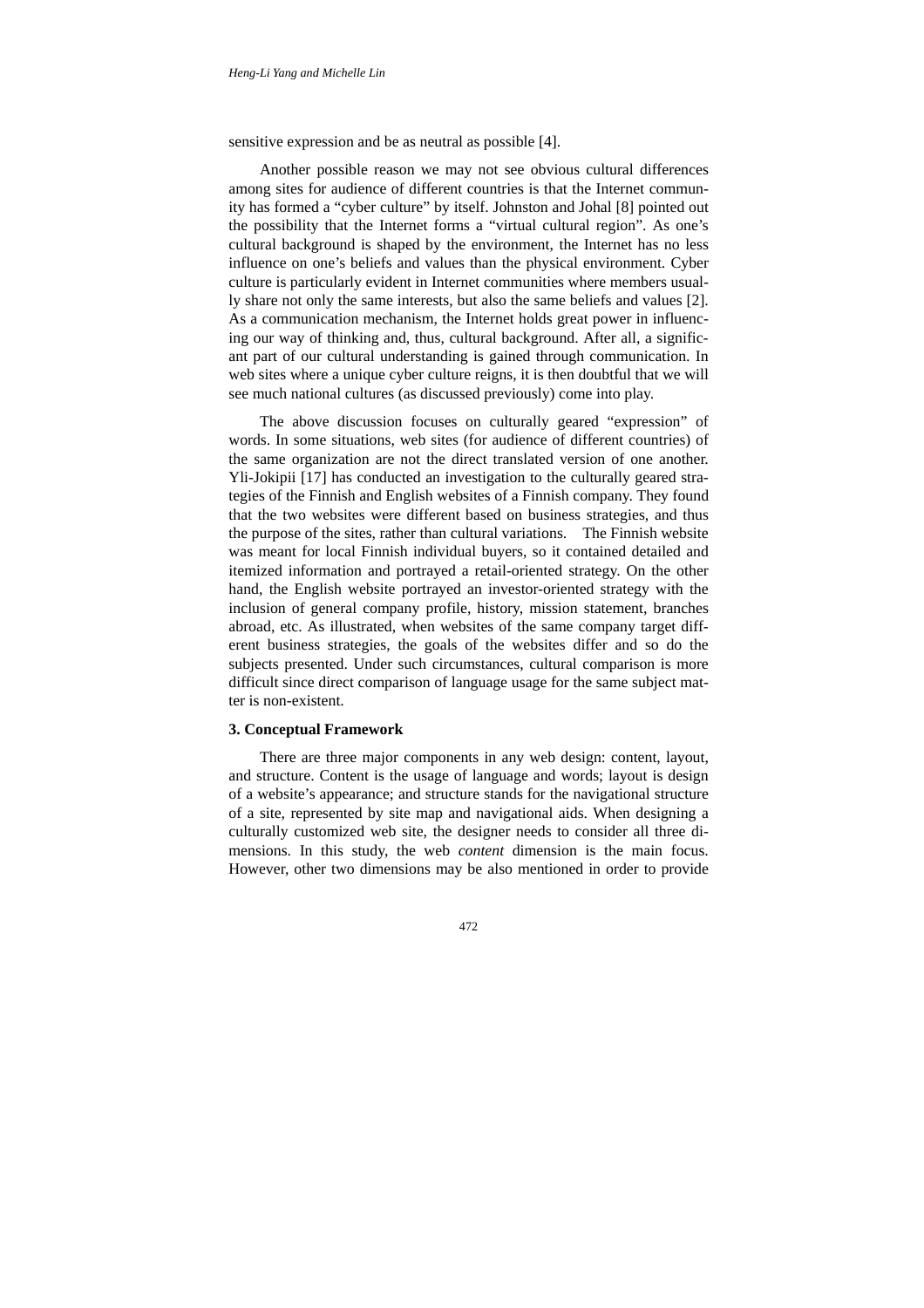overall visual content hints. But, we will not discuss the detailed layout characteristics, such as color, font, etc. Figure 2 shows the investigation framework.

A company that has multiple web sites targeted toward audiences of different culture backgrounds may enhance the site's effectiveness by culturally customize the site. However, when websites cover different topics, it is difficult to be objective in evaluating which content is culturally geared. Therefore, this framework assumes that when topics covered differ between the websites, it may be due to different business strategies the websites aim to achieve and, as a result, we will not pursue further down the "culture" path of investigation.

However, when websites cover the same/similar topics, there is room for the investigation of culture adaptation. In other words, under the variable of "content", there are two sub-variables: "topics covered" and "language usage/way of expression". Since the purpose of this research is to explore culturally geared language usage, the variable "topics covered" should be held constant when analyzing language usage in order to enhance objectivity.



Figure 2: Web Design from a Cultural Perspective

When language usage is similar among the websites, there are two possible reasons: (1) the audience targeted by the websites belong to the same cyber culture, regardless of their nationality; (2) the organization wants to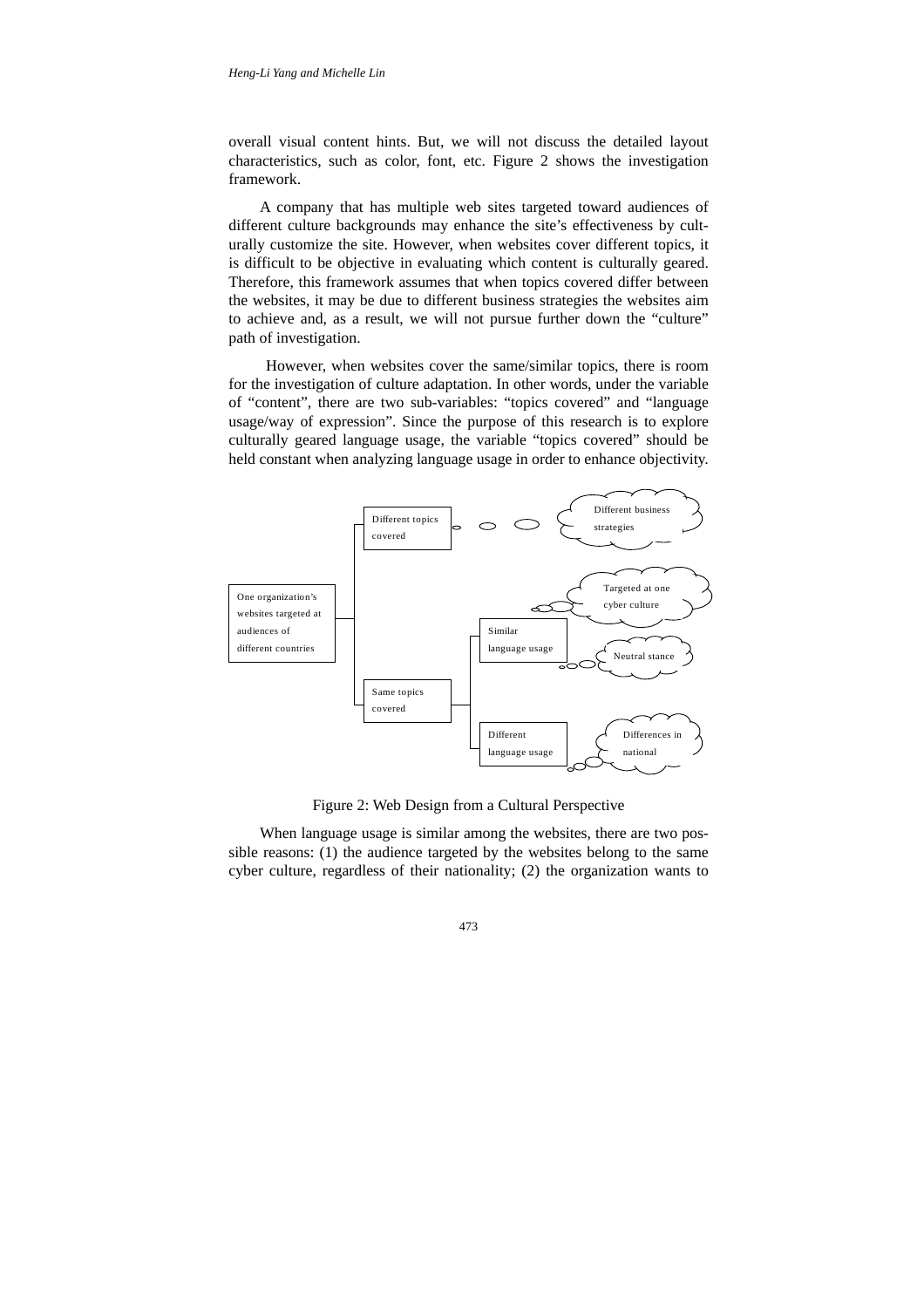avoid the prickly task of culture customization, and therefore minimizes the usage of culturally sensitive expression.

When language usage is different among the websites, this study will attempt to explain the differences using the six culture dimensions proposed by Zahedi et al. Note that this classification scheme is based on *national* cultures.

In sum, there are three basic culturally geared strategies for web design: customizing based on national cultures, cyber culture, or remaining at neutral stance by minimizing culturally sensitive expressions.

#### **4. Survey Design**

This research surveyed the websites of five companies that have both an English site targeted at customers in the U.S., and a Chinese site targeted at customers in Taiwan. Only two websites, one for U.S. and one for Taiwan, were be surveyed per company. In other words, if the company has more websites for other countries, they were not included in the study. These five websites were chosen to cover different industry products: digital products, computer hardware and software, traditional electronics, and financial products. The survey were conducted during summer 2002.

The framework presented above will be the basis of this survey. The goal is to discover whether there are other culturally geared strategies outside this framework.

It is possible that a website does not have a consistent "culture customization" across all web pages in a site, especially when web pages are created by different designers. Therefore, only the introductory web pages (i.e., index pages) of each website were surveyed. To ensure language clarity, the term "child website" will be used to refer to the U.S. or Taiwan website of the same company.

#### **5. Survey Results**

# *5.1 Yahoo!*

It is difficult to observe the type of language usage on two Yahoo! Web sites (U.S. and Taiwan). Because of their "portal" nature, they use mostly single-terms (e.g. Shop, Find, Science, etc.), or at best very short sentences (e.g. "your guide to health and wellness"), both of which offer little hints on culturally geared language usage.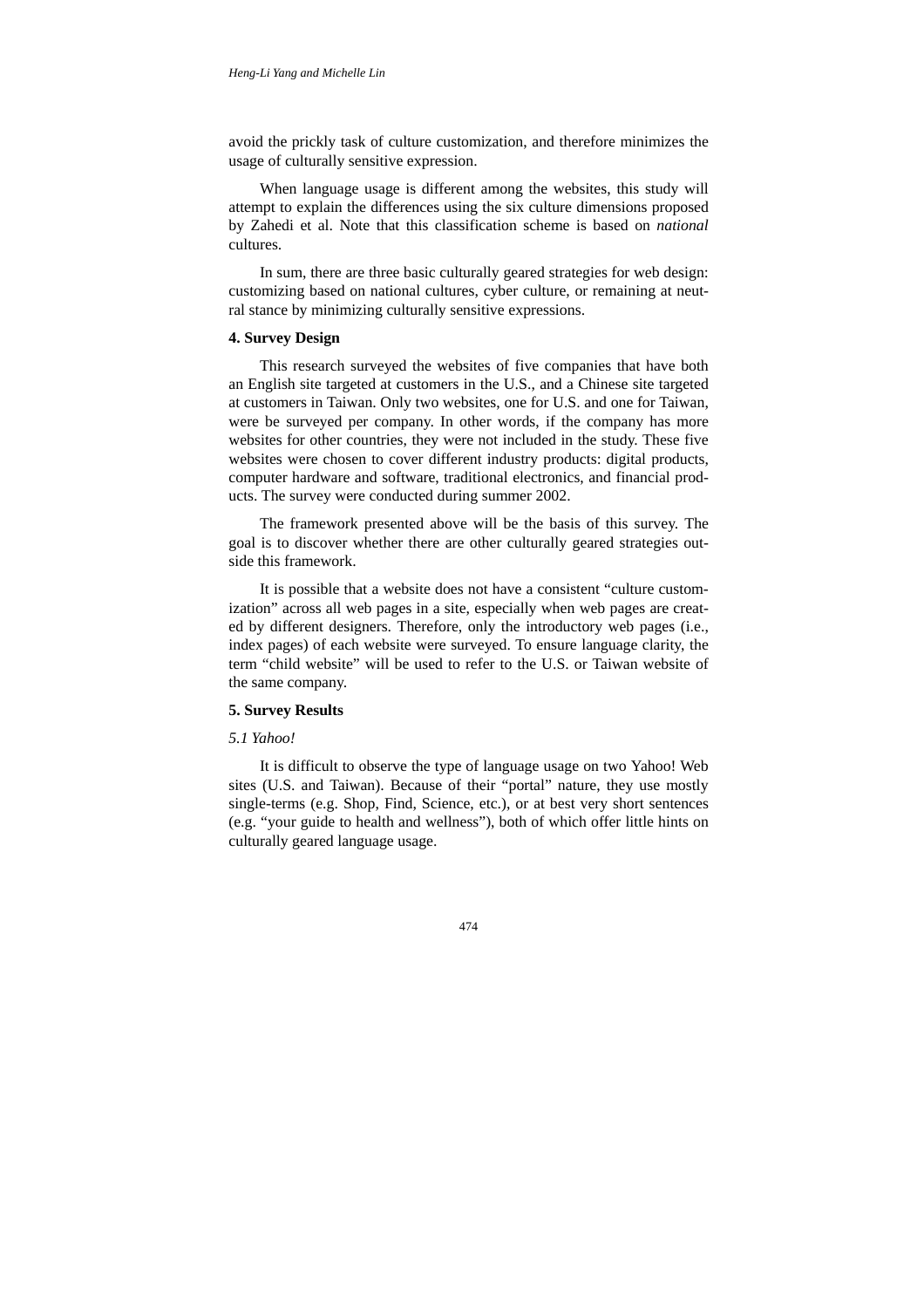| <b>Industry</b><br>Company           |                         | <b>Index Page Address</b>                            |                                                      |  |
|--------------------------------------|-------------------------|------------------------------------------------------|------------------------------------------------------|--|
| <b>Type</b>                          | <b>Name</b>             | <b>Taiwan</b>                                        | U.S.                                                 |  |
| Info-mediary                         | Yahoo                   | http://tw.yahoo.com/                                 | http://www.yahoo.com/                                |  |
| Computer<br>Hardware and<br>Software | <b>HP</b>               | http://thenew.hp.com/country/tw/chi/we<br>lcome.html | http://thenew.hp.com/count<br>ry/us/eng/welcome.html |  |
| Financial<br>Planning                | Goldman<br><b>Sachs</b> | http://www.gs.com/taiwan/index.html                  | http://www.gs.com/us/inde<br>x.html                  |  |
| Computer<br>(microprocess)<br>or)    | Intel                   | http://www.intel.com/tw/big5/                        | http://www.intel.com                                 |  |
| Electronics                          | Panasonic               | http://www.panasonic.com.tw/default1.<br>asp         | http://www.panasonic.com                             |  |

Table 3 The Surveyed Companies

However, it *can* be observed that content covered on Yahoo's child web sites (U.S. and Taiwan) are very localized. In other words, they deliver only the content that is relevant to local audience. This trait is unique among the websites surveyed because other sets of child websites share a much greater similarity in content delivered. One possible reason is the nature of their "product". For the other four companies (HP, Intel, Panasonic, Goldman Sachs), the products they sell are very similar in U.S. and Taiwan; the "product features" stay the same. To them, the websites are meant to promote their products, which are the same whether they sell to the U.S. or Taiwan. However, Yahoo's websites are the products in themselves. They sell information, and the information needs of the U.S. and Taiwan audience are very different, hence the localization of web content.

Nonetheless, the topics (i.e. *categories* of information) between the U.S. and Taiwan websites are very similar. For example, under "Web Sites Directory" and "Yahoo!", the categories are the same except that the U.S. site has "Social Science" and "Reference", whereas the Taiwanese site has "" and "". Furthermore, it is evident that both site use the same template with minor modifications at each site.

### *5.2 HP*

The HP child websites are the most identical set among the five pairs surveyed. Not only do they use the same layout template, the contents are almost direct translation of one another. For example, the five main categories of links are "solutions for  $\ell$  ", "products  $\&$  services/ ", "drivers/", "support/", "buy/", and "news", " $\frac{1}{2}$ ", "support/", and "news/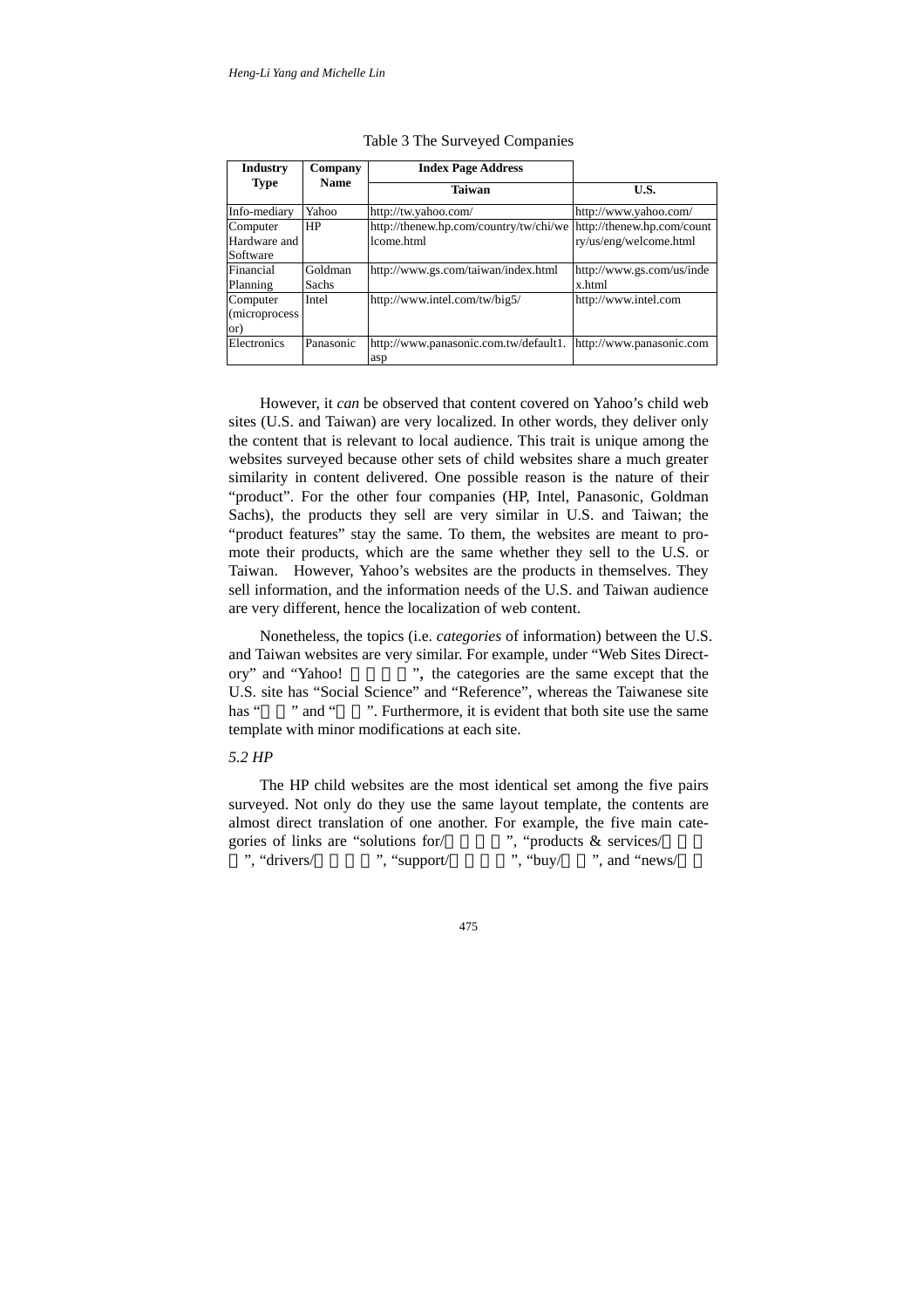". Even the main advertisement is of the same theme with different graphics. On the U.S. website, the banner shows "Invention<sup>2</sup> – a look at the combined strengths of HP Labs and Compaq Research", whereas the Taiwanese website displays "

". Both are about the merge between HP and Compaq.

The only difference between the two sites is the content in the news sections. It is evident that the content is geared toward local audience, especially the Taiwanese website. For instance, one the news is a repudiation on a recent bogus promotion in the name of HP: "

'SIM 卡抽獎活動,消費者切勿上當'".

It is found that the HP websites adopt a neutral stance in terms of culturally designed content. Language usage is straightforward and of neutral tone. Most sentences are statements that do not attempt to provoke personal sentiments with culturally geared languages.

#### *5.3 Goldman Sachs*

What is unique about Goldman Sachs's child websites is that the Taiwanese website is in English. The Taiwanese websites for the other four companies are all in Chinese.

In terms of content, there is a high degree of similarity between these two sites. The topics covered are all the same, except that the Taiwanese web site has one additional news headline "Goldman Sachs voted best investment bank in Asia survey." Compared with other four Taiwanese websites, this phenomenon of such a high degree of similarity in content is rare. Most websites would contain localized information in the news sections. Incidentally, the structure of the Goldman Sachs website is centralized. Every Goldman Sachs website is under the international parent root address of "www.gs. com". The address for the Taiwanese site is "www.gs.com/taiwan/index. html" and the U.S. site is "www.gs.com/us/index.html". Such structure makes one speculate whether the websites are developed centrally with little room for local customization.

#### *5.4 Intel*

Compared with the websites of HP and Goldman Sachs, the Intel web sites enjoy a greater degree of flexibility in creating localized content. The Table 4 summarizes the content *not shared* by both websites. Except for the items below, all other contents can be found on both websites.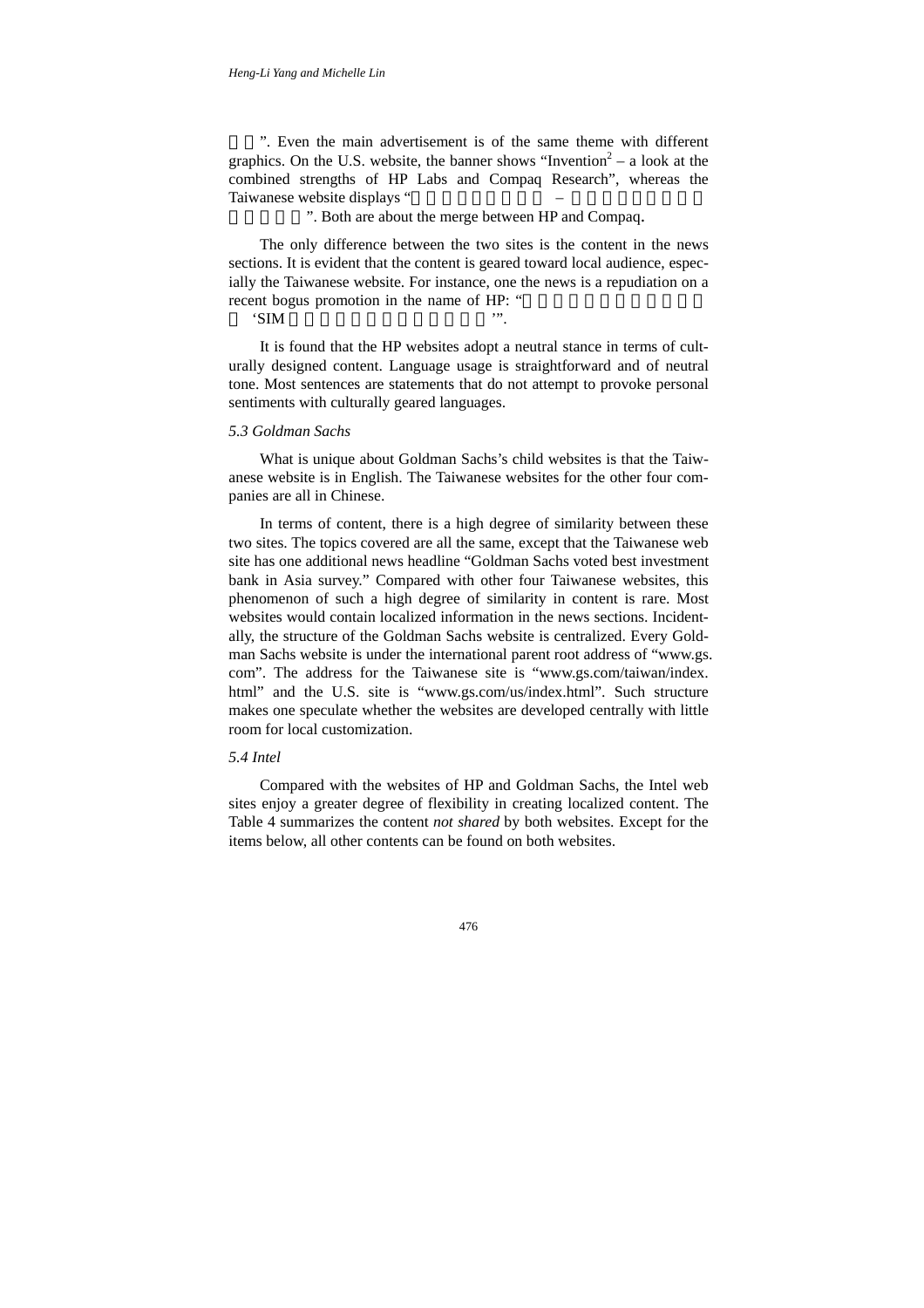| <b>Unique to Taiwanese website</b> |       | Unique to the U.S. website           |
|------------------------------------|-------|--------------------------------------|
| $\leq$ $\leq$                      | Intel | "Configure or build your perfect PC" |
|                                    | ,,    |                                      |
| All items under "                  | ,,    | All items under "Other Intel"        |
|                                    |       | Highlights"                          |
|                                    |       | The category "Ads & Events Center"   |
|                                    |       | "Research products designed for      |
|                                    |       | business"                            |
|                                    |       | "Keep up with the latest technology  |
|                                    |       | trends"                              |

Table 4 Topics Unique to the Taiwanese and the U.S. Intel Websites

A trace of masculinity can be found on both websites of Intel. For example, the Taiwanese website emphasizes " and " while the U.S. websites focuses on "promises that Intel really can make a difference in business and your life" Both are associated with the image of masculine traits such as success and assertiveness. Instead of showing the influence of local cultures (i.e. Taiwan and the U.S.), the Intel websites display a consistent corporate culture of aggressiveness and focus on success. From this example we can observe a possibility that corporate culture can be so influential that, regardless of the nationality of the web designers, websites of the same organization show a consistent corporate culture, which is heavily influenced by the nationality of the headquarter.

#### *5.5 Panasonic*

One could easily notice that the Panasonic child websites are distinctly different in terms of the general layout and structure. The difference in the general appearance is so large that they seem like websites of two unrelated companies. The content is also organized differently. Content on the U.S. website are neatly organized into different "areas" (see Figure 3). However, content on the Taiwanese website is less clearly segmented into areas (see Figure 4). As both index pages use limited amount of words, it is difficult to comment on the language usage of the sites.

Another unique feature of the Taiwanese website is the pop-up window that appears before the index page (see Figure 5). Although the pop-up page looks very "Taiwanese" at first glance, the authors would argue that the content design (i.e. language usage) appeals not only to Taiwanese audience, but to universal human nature as well (see Figure 1). In other words, it uses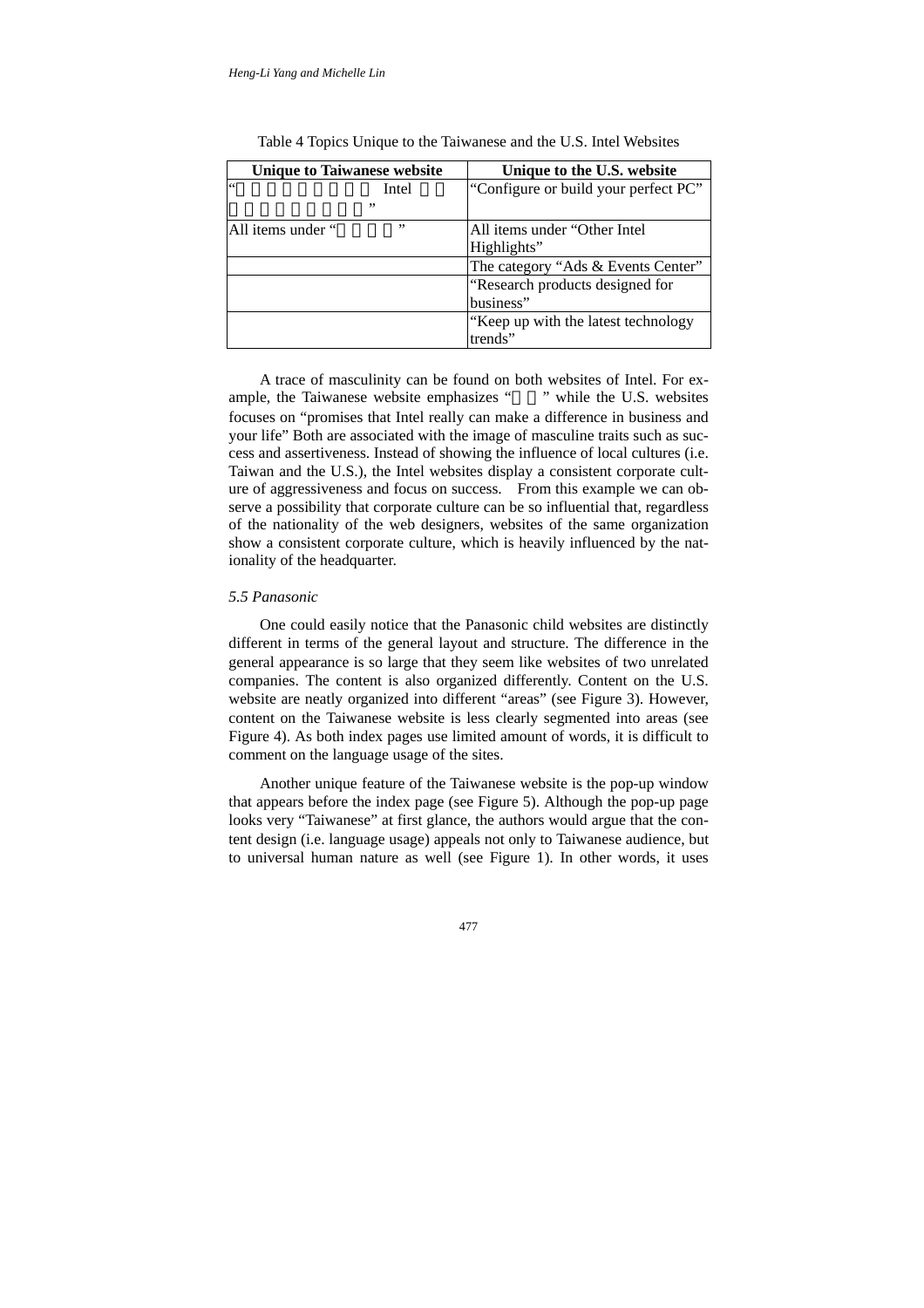rewards to encourage membership application. This strategy appeals to common human nature and, thus, is not a culture specific language usage.

As the Panasonic websites are so distinctive, one would be intrigued to discover the rationale behind such significant difference in design. While the other four companies in this survey are all U.S.-based, Panasonic is a Japanese corporation. Could it be corporate culture (which is influenced by the national culture where the company was founded)? However, there are also other variables such as industry, product, business strategy, market features, and so on. The rationale behind each web content design strategy opens the door for future investigation.



Figure 3 Content Segmentation on Panasonic USA Website



Figure 4: Panasonic Taiwanese Website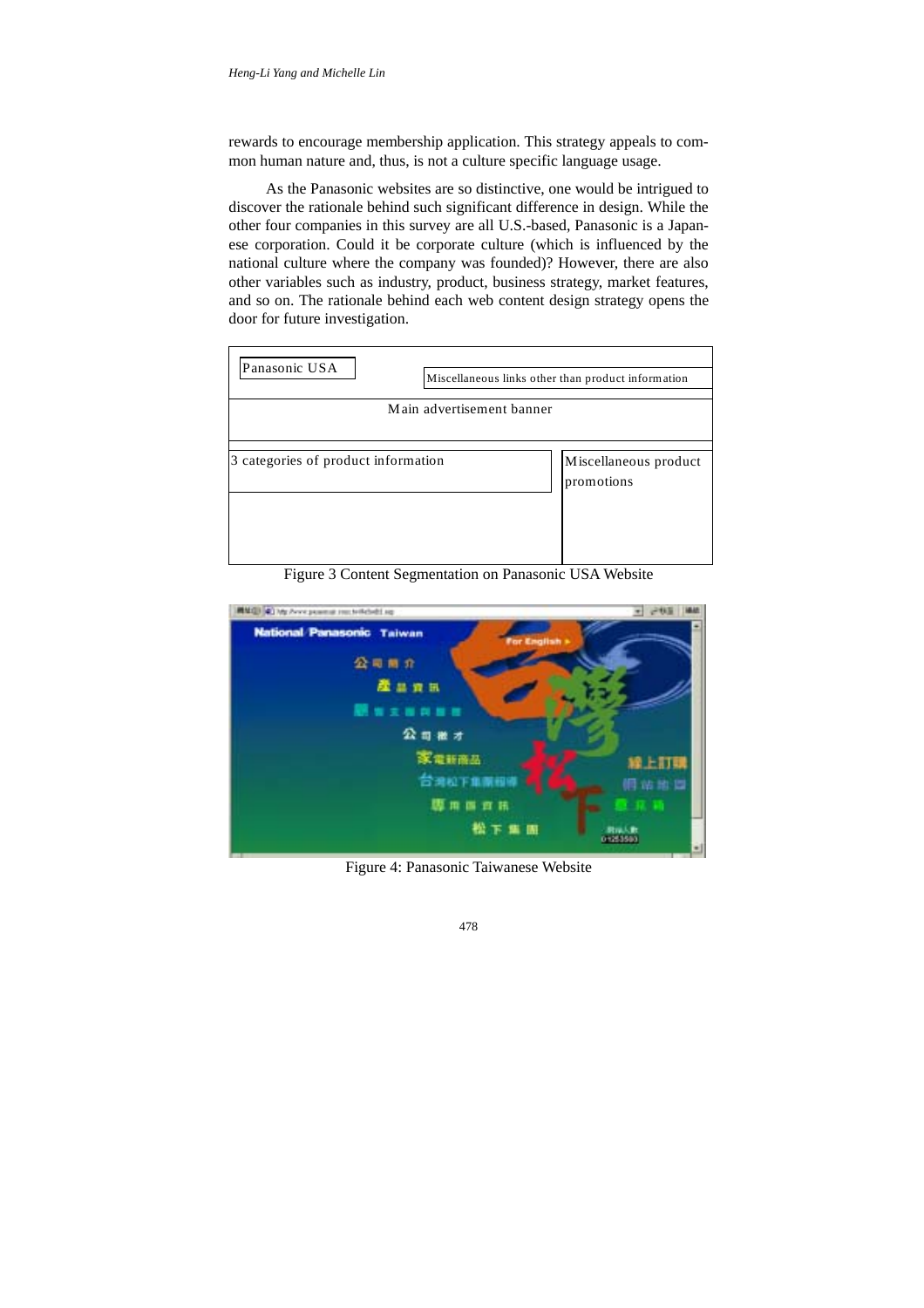

Figure 5: Pop-up Window of the Panasonic Taiwanese Website

# **6. Conclusions**

It is evident from the survey that the sample websites tend to adopt a neutral stance when facing audience of diverse culture backgrounds. However, the fact that all websites surveyed are commercial could affect the result. As the ultimate goal of businesses is profit, companies could not care less as long as they are making money. As "culture" is an elusive entity with no clear-cut definition, it might be easier to offend than to please when it comes to culturally designed content. Therefore, companies might find a list of "What *not* to do" more useful than a list of "What to do". It is the speculation of the authors that, because of the reason state previously, businesses rather remain neutral when communicating with audience of diverse cultural backgrounds, since they do not want to take the chance of offending any customers with badly designed cultural content. However, the conclusion might be different when we survey non-commercial websites, especially web sites for religion, literature, or cultural promotion.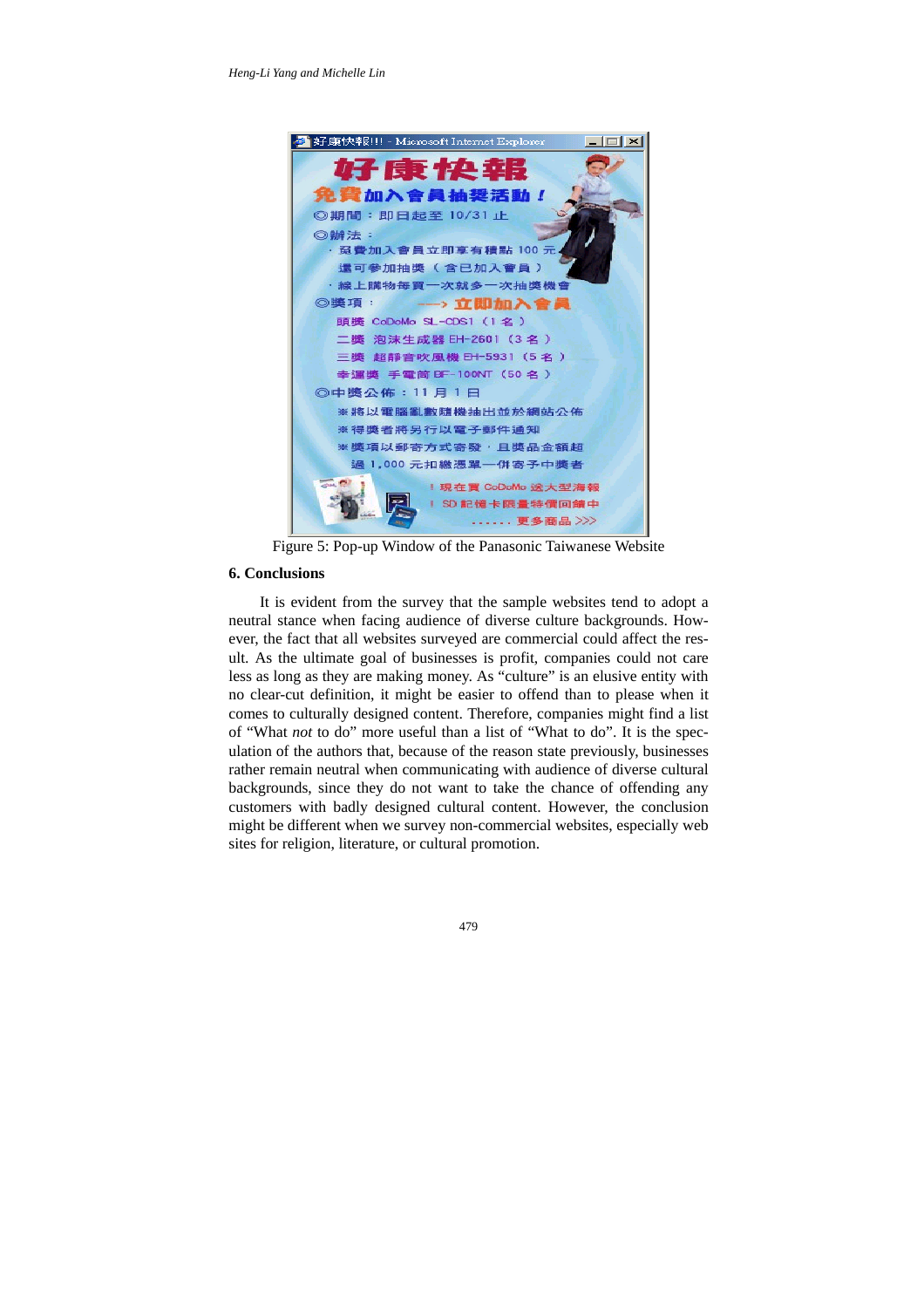Figure 6 displays the degree of similarity between companies' two web sites. Notice although Panasonic websites "look" most distinctive, such difference is largely attributed to appearance. In terms of content, Yahoo! offers the most local information.

| Low degree of similarity |                 | <b>High degree of similarity</b> |               |  |
|--------------------------|-----------------|----------------------------------|---------------|--|
| Yahoo!                   | Panasonic Intel | HР                               | Goldman Sachs |  |

Figure 6 Degree of Content Similarity Between Companies' Two Websites

There could be numerous variables behind the degree of similarity between the two sites. For example:

- 1. **Corporate culture**: the degree of freedom headquarter gives each national office in designing their own web page. Corporate culture is influenced by the culture at headquarter, which is in turn influenced by the national culture where headquarter is located. In this survey, Panasonic happens to be the only Japanese (and non-US) company among the five companies.
- 2. **Industry**: financial services are renowned for its tight corporate control. Goldman Sachs, a financial services company, has almost identical Taiwanese and U.S. websites.
- 3. **Product**: when products of the two national offices (Taiwan and the U.S.) are identical, there is little need for drastic different web design. Yahoo! sells web content, and the information needs of the U.S. and Taiwanese audiences are different. Thus, its web content is geared toward local needs. However, the products of the other four companies are not web content, and are more identical for both Taiwanese and U.S. customers, so a higher degree of similarity is observed in web content.

# **7. Suggestions**

Culture preferences as a generalization does not cover specifics or exceptions. It is like a regression line that represents the trend but may not even cross one single point on the chart. Therefore, cultural guidance might serve a better list of "Don'ts" rather than "Do's.

The survey results indicate that a few modifications are required on the original conceptual framework proposed. First, the two branches "Different topics covered" and "Same topics covered" should be treated as a continuum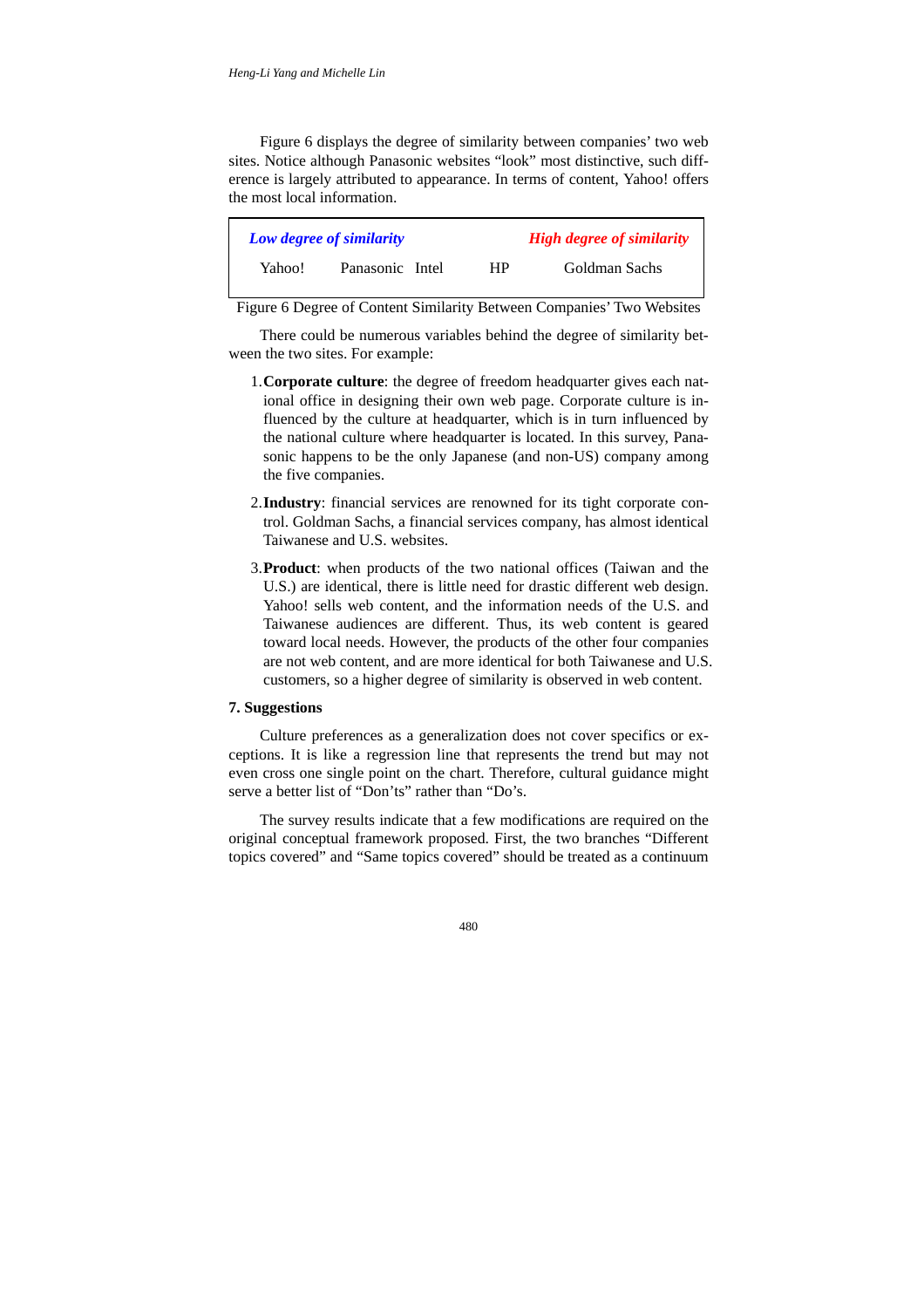instead of two distinct choices, as every set of index pages has "some" topics in common and others different. Hence, a ratio variable (instead of the original nominal variable) should be used to represent the degree of similarity between two web pages.

Second, the ending nodes "Targeted at one cyber culture" and "Neutral stance" are not mutually exclusive. It is possible that a web site could be designed with both tactics embedded.

#### **References**

- [1]. Boni, M.D., M. Prigmore. 2003. Cultural aspects of internet privacy, http://citeseer.nj.nec.com/583540.html.
- [2]. Chen, L.L. 1997. *Modeling the Internet as CyberOrganism: A Living Systems Framework and Investigative Methodologies for Virtual Cooperative Interaction*, Ph.D. Dissertation, U. of Calgary, Alberta, Canada.
- [3]. Chen, C.J., B.W. Lin. 2001. A resource-based view of IT outsourcing: Knowledge sharing, communication, and coupling quality. *Asia Pacific Management Review* **6**(2) 149-173.
- [4]. Chu, S.W. 1999. Challenges and strategies of developing a Chinese/ English bilingual web site. *Technical Communication*.
- [5]. Daft, R.L. 2001. *Organization Theory and Design*, 7<sup>th</sup> ed. U.S.A.: Thomson Learning, 2001.
- [6]. Das, T.K. 1999. The impact of net culture on mainstream societies: A global analysis, http://citeseer.nj.nec.com/205489.html.
- [7]. Ein-Dor, P., E. Segev, M. Orgad. 1993. The effect of national culture on IS: Implications for international information systems. *Journal of Global Information Management* **1**(1) 33-43.
- [8]. Johnston, K., P. Johal. 1999. The internet as a virtual cultural region: Are extant cultural classification schemes appropriate? *Internet Research: Electronic Networking Applications and Policy* **9**(3) 178- 186.
- [9]. Hall, E.T. 1983. *The Dance of Life: The Other Dimension of Time.* Garden City, NY: Anchor.
- [10]. Hofstede, G. 1997. *Cultures and organizations: Software of the Mind*. 2<sup>nd</sup> ed. London, U.K.: McGraw-Hill.
- [11]. Lewis, R.D. 1996. *When Culture Collide,* London, U.K.: Nicholas Brealey.
- [12]. Moon, S.B. 2003. Integrating human factors into designing user interface for digital libraries, http://citeseer.nj.nec.com/487793.html.
- [13]. Morris, M. 1998. Marketing in internet culture,